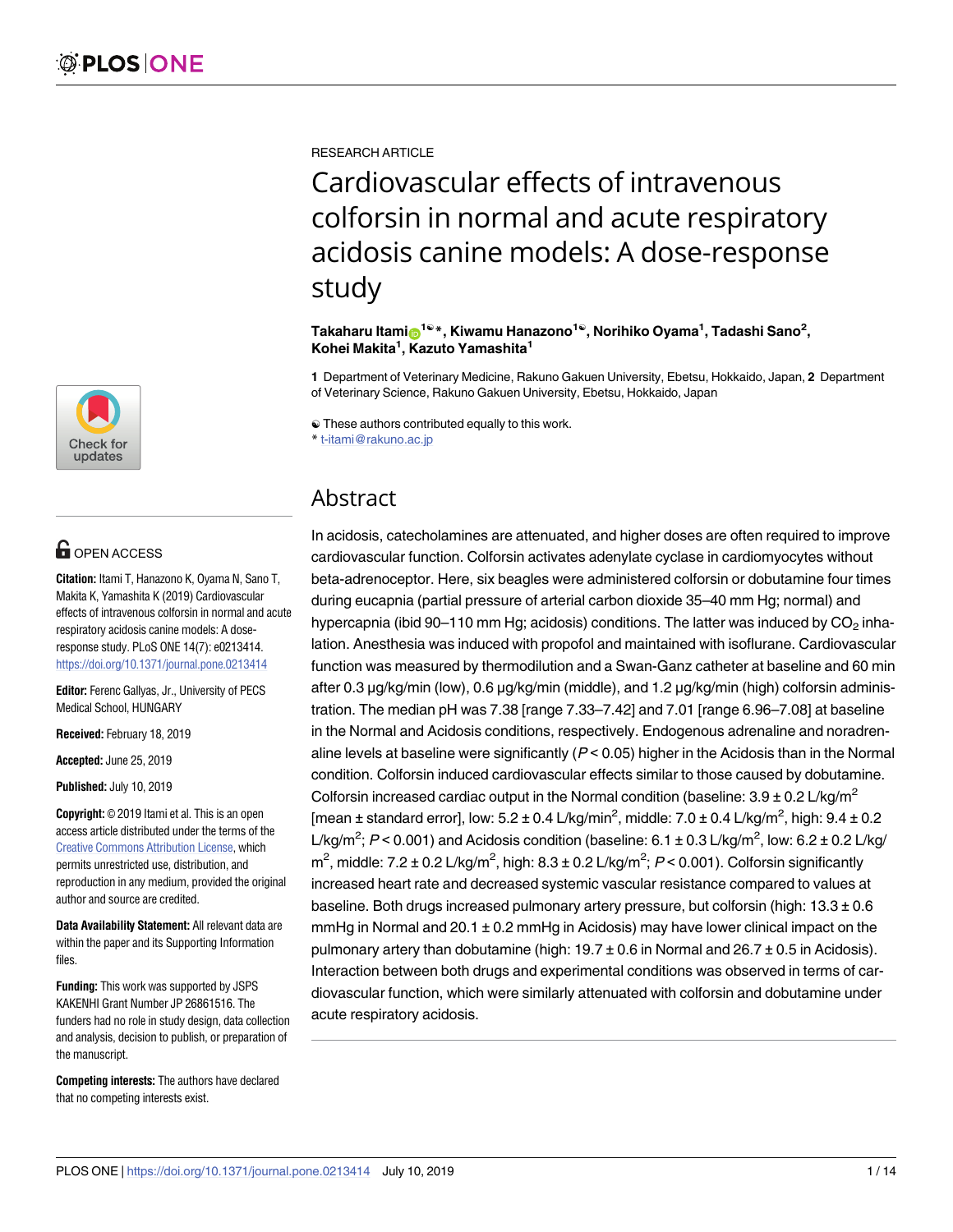## <span id="page-1-0"></span>**Introduction**

Colforsin daropate is a forskolin derivative that directly activates adenylate cyclase in cardiomyocytes and vascular smooth muscle without mediating the catecholamine beta-adrenoceptor. As with dobutamine, a catecholamine beta agonist, colforsin increases cardiac contractility and reduces peripheral vascular resistance [[1](#page-12-0),[2](#page-12-0)]. When forskolin was first discovered, it was poorly soluble in water, and its clinical application as an injection was limited. Colforsin was prepared as a water-soluble forskolin derivative and became available in 1999 [[3\]](#page-12-0).

Colforsin has been tested on human patients with congestive heart failure, and it improved their hemodynamics [[3](#page-12-0)]. Severe heart failure with pulmonary edema often complicates respiratory acidosis. In acidosis, myocardial beta-1 adrenoceptor is downregulated. Therefore, catecholamine responses to decreases in cAMP decline. For this reason, cardiac contractility is suppressed in sepsis and acidosis [[4\]](#page-12-0). Unlike adrenaline, colforsin improved cardiac function in rat cardiac resection specimens even under acidosis [[5](#page-12-0)]. However, the efficacy of colforsin was never compared with that of catecholamines, and no investigation has been conducted on the effects of colforsin in living organisms under acidosis. We hypothesized that colforsin maintains cardiac function in acidotic dogs.

The aims of this study were to examine the cardiovascular effects of colforsin in an acute respiratory acidosis model induced by carbon dioxide inhalation.

#### **Materials and methods**

#### **Experimental animals**

Six beagles (3 females, 3 males) aged  $1-2$  y and weighing  $9.5-12.5$  kg were used in this study. The dogs were judged to be in good health based on the results of physical examinations, complete blood cell counts, and serum biochemical analyses. The dogs were owned by the university and maintained according to the principles of the "Guide for the Care and Use of Laboratory Animals" prepared by Hokkaido University and approved by the Association for Assessment and Accreditation of Laboratory Animal Care International (AAALAC). The dogs were raised in a cage without a ceiling of at least 0.74  $m^2$ , and exercised daily. Each dog was fed with an appropriate amount of food twice a day, and their health status was monitored daily by a dedicated veterinarian. The Animal Care and Use Committee of Hokkaido University approved the study (No. 14–0156). Food (but not water) was withheld from the dogs for 12 h before the experiment day. Dogs in normal and acidotic condition were administered colforsin or dobutamine. Each dog was anesthetized 4× at 2-week intervals. This study was performed using a random number table under a randomized crossover design.

#### **Experimental preparations**

All dogs were fitted with 22-gauge catheters (Surflow; Terumo Co. Ltd., Tokyo, Japan) in both cephalic veins and administered 6 mg/kg propofol (Propoflo 28; Zoetis Co. Ltd., Tokyo, Japan) intravenously through a catheter placed in the right cephalic vein. They were orotracheally intubated and connected to a standard circle anesthesia system (FO-20A; ACOMA Medical Industry Co. Ltd., Tokyo Japan) and a ventilator (Spiritus; ACOMA Medical Industry Co. Ltd., Tokyo Japan). All dogs received Ringer's solution (Fuso Pharmaceutical Industries Ltd., Osaka, Japan) at 5 mL/kg/h and vecuronium (Fuji Pharma Co. Ltd., Tokyo, Japan) by injection at 0.1 mg/kg. They were then intravenously infused with 0.1 mg/kg/h vecuronium through a catheter in the right cephalic vein to prevent reflex respiratory muscle movement. The dogs were mechanically ventilated with oxygen and received 1.3–1.5% end-tidal isoflurane anesthesia. The oxygen flow rate was 2 L/min. They were placed in left lateral recumbency and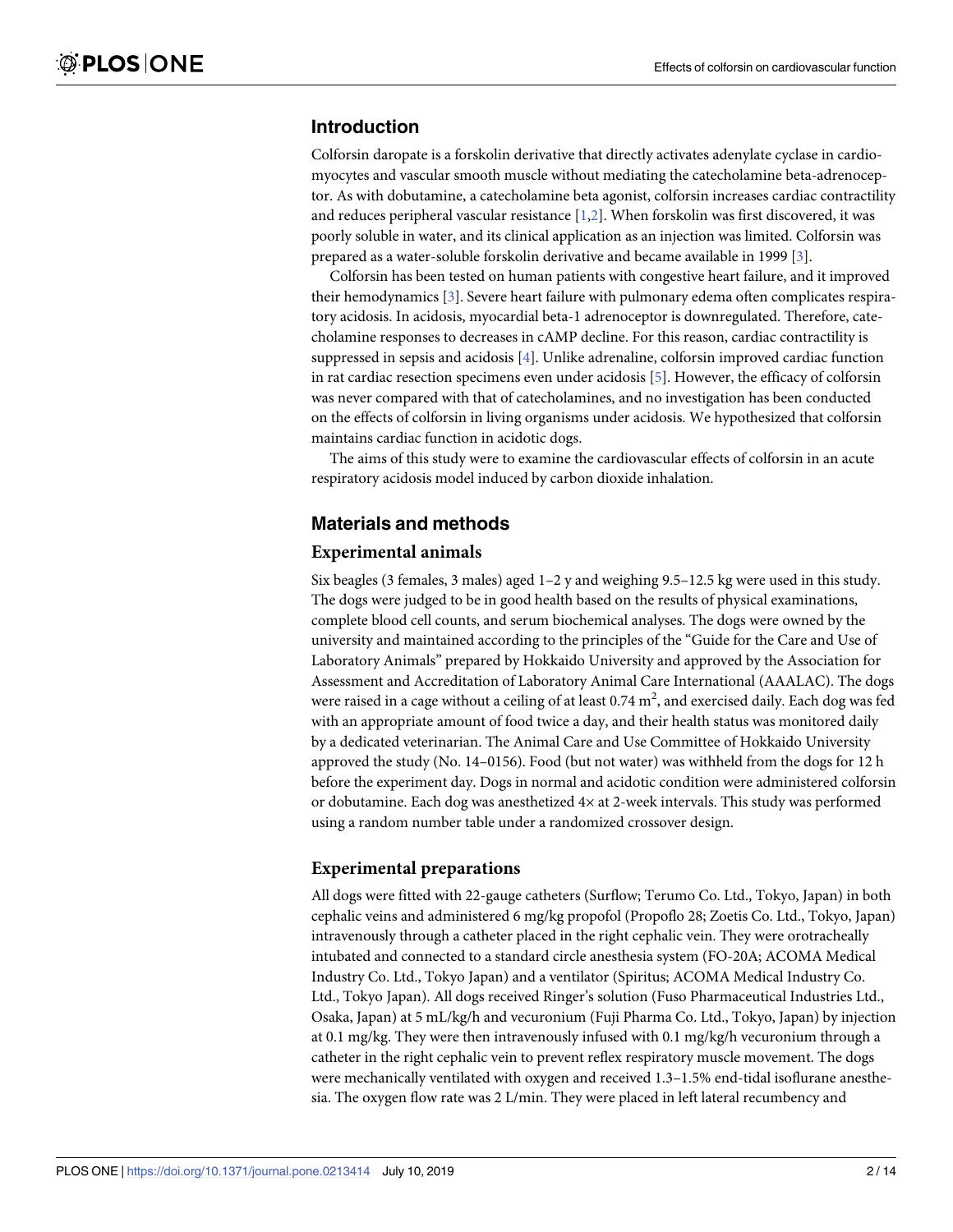<span id="page-2-0"></span>mechanically ventilated at a respiratory rate of 12 breaths/min and a 1:2 inspiratory-expiratory ratio with volume control ventilation (tidal volume  $= 9-13$  mL/kg) without using positive endexpiratory pressure and end-expiratory hold.

A 22-gauge catheter was inserted percutaneously into a left dorsal pedal artery. Three pressure transducers (DT-NN; Merit Medical Co. Ltd., Tokyo, Japan) were prepared and calibrated against a mercury manometer at 200 mm Hg, 50 mm Hg, and 20 mm Hg for the mean arterial, pulmonary arterial, and right atrial pressures, respectively. The right neck region was shaved and aseptically prepared. Approximately 0.5 mL of 2% lidocaine (Xylocaine; Astra-Zeneca, Osaka, Japan) was injected subcutaneously. A 5-Fr, 75-cm Swan-Ganz catheter (132F5; Edwards Lifesciences Co. Ltd., Tokyo, Japan) was inserted into a jugular vein using a 6-Fr introducer (Medikit Catheter Introducer; Medikit Co. Ltd., Tokyo, Japan). The distal port of the Swan-Ganz catheter was connected to a pressure transducer and advanced into the pulmonary artery using the characteristic pressure changes associated with the right ventricle and pulmonary artery. A transducer was attached to the arterial catheter to measure mean arterial pressures (MAP; mm Hg). Transducers were connected to the distal and proximal ports of the Swan-Ganz catheter to measure mean pulmonary arterial pressure (mPAP; mm Hg) at the distal port, pulmonary arterial occlusion pressure (PAOP; mm Hg) at the distal port, and mean right atrial pressure (RAP; mm Hg) at the proximal port. All pressure transducers were zeroed at the mid-sternum level. The PAOP was measured after distal balloon inflation on the Swan-Ganz catheter at the end of expiration.

Cardiac output (CO; L/min) was determined by thermodilution. Five milliliters of normal saline (1–4 ˚C) was rapidly injected manually into the proximal port of the Swan-Ganz catheter at the end of expiration. Temperature fluctuations were measured with a thermosensor placed at the tip of the Swan-Ganz catheter. At each time interval, three consecutive measurements within 10% of each other were recorded, and the average was recorded as the CO. The thermistor on the Swan-Ganz catheter measured the core body temperature, which was maintained between 37.0–37.5 ˚C by a forced-air patient-warming machine (Bair Hugger; 3M Japan Co. Ltd., Tokyo, Japan).

After the dogs were instrumented, the normal and acidotic conditions were adjusted according to the arterial blood gas data. Arterial- and mixed venous blood gases were measured by collecting 1.0 mL blood from the dorsal pedal- and pulmonary arteries catheterized to a heparinized syringe. Blood gas measurements (GEM-Premier 3000; IL Japan Co. Ltd., Tokyo, Japan) were corrected to body temperature. When the cardiovascular parameters were being measured in the normal condition (Normal), the arterial partial pressure of carbon dioxide (PaCO<sub>2</sub>) was maintained at ~35–40 mm Hg. When the cardiovascular parameters were being measured in the acidotic condition (Acidosis), the PaCO<sub>2</sub> was maintained at  $\sim$ 90–110 mm Hg, and the pH was ~7.0. Exogenous hypercapnia was induced by adding dry gaseous carbon dioxide  $(CO<sub>2</sub>)$  to the inspiratory corrugated tube of the anesthesia circuit.

#### **Evaluation of cardiovascular parameters**

All dogs were stabilized for 30 min after preparation. Then, baseline cardiovascular parameters and arterial- and mixed venous blood gases were measured and recorded as follows: heart rate (HR; beats/min) by electrocardiogram with a lead II, and MAP, mPAP, RAP, and PAOP by a multi-parameter anesthetic monitoring system (RMC-4000 Cardio Master; Nihon Kohden Corporation, Tokyo, Japan). Cardiac index (CI; mL/min/m<sup>2</sup>), stroke volume (SVI; mL/beat/  $\text{m}^2$ ), systemic vascular resistance (SVRI; dynes·sec·cm<sup>-5</sup>/m<sup>2</sup>), and pulmonary vascular resistance (PVRI; dynes-sec-cm<sup>-5</sup>/ m<sup>2</sup>) were calculated by inserting values into previously published formulae [[6\]](#page-12-0).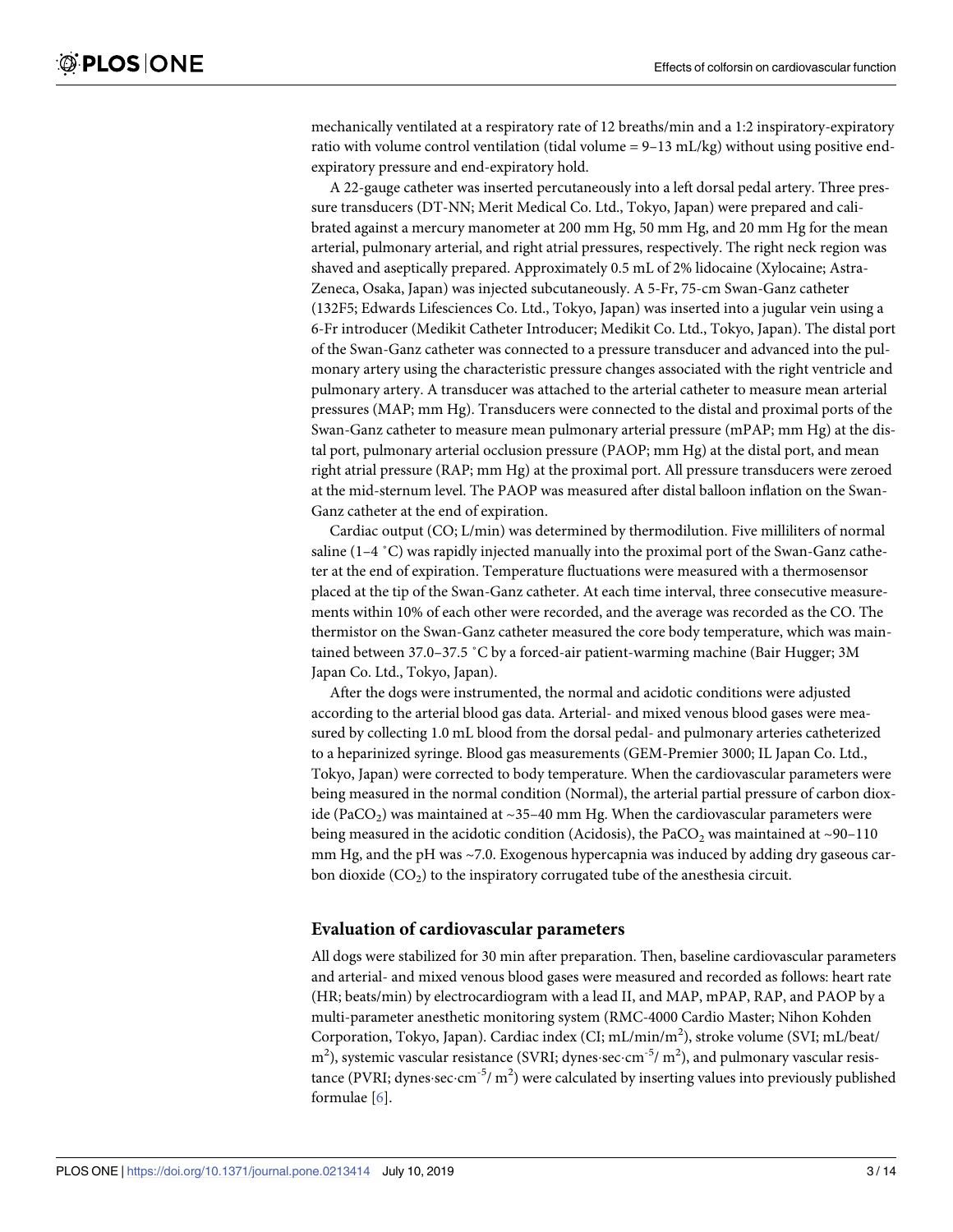

**Fig 1. Time course of study regimen.** After anesthesia and catheter preparation, four experimental sequences were randomized using a random number table, and then the dogs were stabilized for 30 min in each condition. Colforsin (1st. Dose: 0.3 μg/kg/min, 2nd. Dose: 0.6 μg/kg/min, 3rd. Dose: 1.2 μg/kg/min) and dobutamine (1st. Dose: 5 μg/kg/min, 2nd. Dose: 10 μg/kg/min, 3rd. Dose: 20 μg/kg/min) were infused 60 min. Cardiovascular parameters were measured at baseline and the end of each increment dose. The arrow indicates the measurement of cardiovascular parameters. The arrow-head indicates the measurement of blood gas and biochemical test.

<https://doi.org/10.1371/journal.pone.0213414.g001>

After the baseline measurements, the dogs were intravenously infused with colforsin (Adehl; Nihonkayaku Co. Ltd., Tokyo, Japan) or dobutamine (Dobutrex; Shionogi & Co. Ltd., Osaka, Japan) through a 22-gauge catheter inserted into the left cephalic vein. Colforsin administration was gradually increased to 1 mL/h (0.3 μg/kg/min), 2 mL/h (0.6 μg/kg/min), and 4 mL/h (1.2 μg/kg/min) every 60 min. Similarly, dobutamine administration was gradually increased to 1 mL/h (5 μg/kg/min), 2 mL/h (10 μg/kg/min), and 4 mL/h (20 μg/kg/min) every 60 min. Colforsin and dobutamine were diluted with sterile saline (normal saline; Otsuka Pharmaceutical Factory Inc., Tokyo, Japan) and administered by an infusion pump (TOP-5500; TOP Co. Ltd., Tokyo, Japan). All cardiopulmonary measurements were repeated every 60 min after each dose was administered. When the cardiovascular parameters were determined after the final dose, the arterial- and mixed venous blood gases were measured as described above (Fig 1).

After the experiment, all dogs received 0.2 mg/kg subcutaneous meloxicam (Metacam; Boehringer Ingelheim Co. Ltd., Tokyo, Japan) and 0.01 mg/kg intramuscular buprenorphine (Lepetan injection; Otsuka Pharmaceutical Factory Inc., Tokyo, Japan) for analgesia and 25 mg/kg intravenous cefazolin (cefazolin sodium; Nichi-Iko Co. Ltd., Toyama, Japan) to prevent infection. For the Acidosis condition, carbon dioxide inhalation was terminated, and dog PaCO<sub>2</sub> was maintained at 35-40 mm Hg. They were administered 0.5 g/kg intravenous mannitol (*D*-mannitol injection; Terumo Co. Ltd., Tokyo, Japan) for 30 min to lower intracranial pressure. Colforsin and dobutamine were washed out for 1 h and the dogs recovered from the anesthesia.

#### **Biochemical examination**

Two milliliters of blood was drawn from the arterial catheter to measure baseline catecholamine (adrenaline, noradrenaline, and dopamine) concentrations. The obtained blood samples were collected into an ethylenediaminetetraacetic acid (EDTA) tube and immediately centrifuged (1,000  $\times$  g for 10 min at 4 °C) to separate the plasma, which was then stored at -80 ˚C until analysis. The frozen plasma was sent to an external commercial laboratory (BML Inc., Tokyo, Japan) to determine catecholamine levels. In addition, 2 mL blood was drawn from the arterial catheter and collected into a lithium heparinized tube at baseline and at the end of the experiment, the plasma was then isolated as described above, and the samples were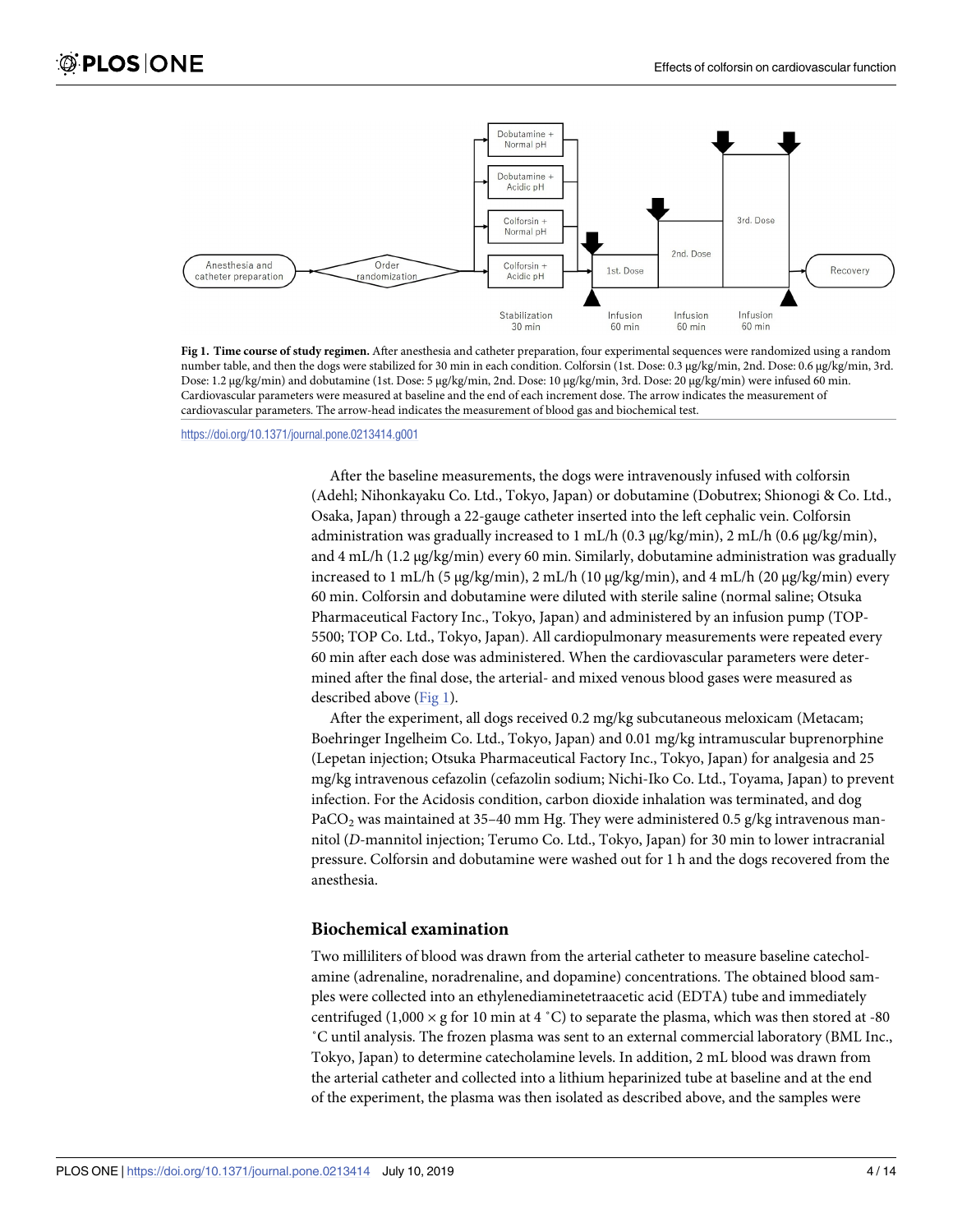immediately biochemically analyzed (DRI-CHEM 7000V; Fujifilm Co. Ltd., Tokyo, Japan) without freezing in the laboratory at our facility. This analyzer was inspected every day before operation and used to measure blood glucose, blood urea nitrogen, creatinine, and electrolyte (S1 [File\)](#page-11-0).

#### **Statistical analysis**

The data were processed using statistical software (BellCurve for Excel; Social Survey Research Information Co. Ltd., Tokyo, Japan) and online in R v. 3.5.3. (2019-03-11). A Wilcoxson signed-rank test was used to compare biochemical and blood gas measurements between baseline and the end of the experiment. Cardiovascular variables were confirmed for the Shapiro-Wilk normality test, and their baseline values at normal and acidotic condition were compared using a linear mixed-effects model fit by restricted maximum likelihood (R with package nlme). The same package was also used to compare cardiovascular variables at each colforsin and dobutamine dose between the Normal and Acidosis conditions. Differences were considered significant when two-sided *P <* 0.05.

#### **Results**

#### **Blood gases and biochemical analyses**

The blood gas and biochemical test results at baseline are shown in Table 1. The median pH at baseline was 7.38 (range 7.33–7.42) for the Normal condition and 7.01 (6.96–7.08) for the Acidosis condition. The PaCO<sub>2</sub> at baseline was 39 mm Hg (range 34-42 mm Hg) for the Normal condition and 101 mm Hg (range  $92-114$  mm Hg) for the Acidosis condition. PaCO<sub>2</sub> slightly increased during the experiment, and the pH slightly decreased by the end of the experiment. Blood adrenaline and noradrenaline levels were significantly higher in the Acidosis than in the

| Table 1. The blood gas examination and blood biochemical tests in six anesthetized dogs in eucapnia (Normal) and acute respiratory acidosis (Acidosis) at baseline. |  |  |  |  |  |
|---------------------------------------------------------------------------------------------------------------------------------------------------------------------|--|--|--|--|--|
|                                                                                                                                                                     |  |  |  |  |  |

| Variable (Unit)       | <b>Normal</b>         | Acidosis                     | Reference      |  |  |
|-----------------------|-----------------------|------------------------------|----------------|--|--|
| Adrenaline (ng/mL     | $0.01$ [0.01-0.13]    | $0.15$ [0.05-2.08]*          | < 0.10         |  |  |
| Noradrenaline (ng/mL) | $0.04$ [0.01-0.46]    | $0.33$ [0.17-0.97]*          | $0.10 - 0.50$  |  |  |
| Dopamine (ng/mL)      | $0.01$ [0.01-0.04]    | $0.02$ [0.01-0.08]           | < 0.03         |  |  |
| $PCV$ $(\%)$          | 28 [24-39]            | 39 [29-49]                   | $37 - 55$      |  |  |
| pH                    | 7.38 [7.33-7.42]      | $7.01$ [6.96-7.08]*          | $7.35 - 7.45$  |  |  |
| $PaCO2$ (mm Hg)       | 39 [34-42]            | $101$ [92-114]*              | $30.8 - 42.8$  |  |  |
| $PaO2$ (mm Hg)        | 547 [495-616]         | 522 [443-551]                | $80.9 - 103.3$ |  |  |
| $HCO3$ (mEq/L)        | 22.8 [20.8-25.4]      | $26.5$ [24.6-27.9]*          | $18.8 - 25.6$  |  |  |
| BEecf(mEq/L)          | $-2.0$ [ $-4.5-1.0$ ] | $-5.0$ $[-7.0 - 2.6]$        | $-4-+4$        |  |  |
| Lactate (mmol/L)      | $1.5$ [0.6-3.2]       | $0.5$ [0.3-1.0]*             | < 2.0          |  |  |
| Na(mEq/L)             | 144 [142-148]         | 146 [142-150]                | 135-147        |  |  |
| $K$ (mEq/L)           | $3.8$ [3.2-4.3]       | $3.9$ [ $3.2-4.3$ ]          | $3.5 - 5.0$    |  |  |
| Cl(mEq/L)             | $115$ [111-119]       | 115 [109-118]                | $95 - 125$     |  |  |
| Glucose (mg/dL)       | 103 [89-137]          | 140 $[114-200]$ <sup>*</sup> | $60 - 110$     |  |  |
| BUN (mg/dL)           | $13.7$ [9.0-17.5]     | $15.5$ [11.0-22.0]           | $10 - 20$      |  |  |
| Creatinine (mg/dL)    | $0.5$ [0.3-0.9]       | $0.6$ [0.4-0.7]              | $0.6 - 1.2$    |  |  |

Data show median (range). PCV, packed cell volume; PaCO<sub>2</sub>, arterial partial pressure of carbon dioxide; PaO<sub>2</sub>, arterial partial pressure of oxygen; HCO<sub>3</sub><sup>-</sup>, bicarbonate ion; BEecf, base excess in the extracellular fluid; Na, sodium ion; K, potassium ion, Cl, chloride ion; BUN, blood urea nitrogen. The reference values were shown from individual testing apparatus.

� shows significant difference (*P <* 0.05) from baseline in Normal condition by Wilcoxson signed-rank test.

<https://doi.org/10.1371/journal.pone.0213414.t001>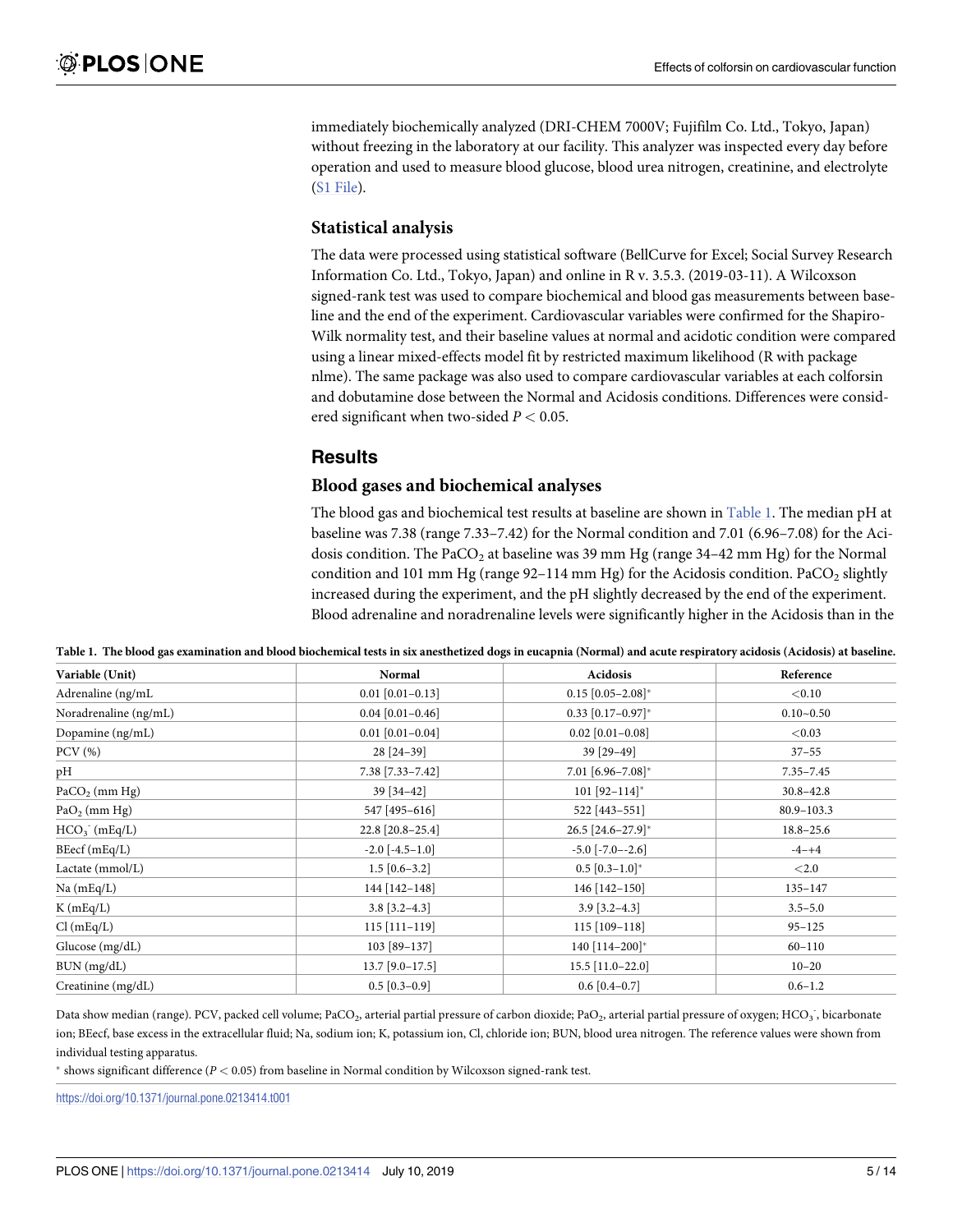<span id="page-5-0"></span>

Fig 2. The effects of colforsin and dobutamine on cardiac output, heart rate, systemic vascular resistance, and mean **pulmonary artery pressure in normal and acidotic condition.** Upper left: cardiac index (CI), Upper right: heart rate (HR), Lower left: systemic vascular resistance index (SVRI), Lower right: mean pulmonary artery pressure (mPAP). In each graph, the horizontal axis shows the dosage of colforsin (Baseline, 1st. Dose: 0.3 μg/kg/min, 2nd. Dose: 0.6 μg/kg/ min, 3rd. Dose: 1.2 μg/kg/min) and dobutamine (Baseline, 1st. Dose: 5 μg/kg/min, 2nd. Dose: 10 μg/kg/min, 3rd. Dose: 20 μg/kg/min). The white and black circle shows colforsin in normal and acidotic condition, respectively. The white and black triangle shows dobutamine in normal and acidotic condition, respectively. The plot and error bar shows mean value and standard error, respectively.

<https://doi.org/10.1371/journal.pone.0213414.g002>

Normal condition at baseline. Plasma glucose level was also significantly higher in the Acidosis condition than the Normal condition. Plasma potassium was significantly higher at the end of the experiment than it was at baseline. No clinically significant changes were observed in the other variables in this study (S1 [Table\)](#page-11-0).

#### **Cardiovascular effects of colforsin and dobutamine**

In the Normal condition, the CI, HR, and mPAP were significantly higher, and SVRI was lower at baseline as compared to the Acidosis condition (P *<* 0.001 in all). The effects of colforsin and dobutamine on CI, HR, SVRI, and mPAP in the Normal and Acidosis conditions are shown in Fig 2. Colforsin and dobutamine dose-dependently increased CI, HR, mPAP, and decreased SVRI in Normal and Acidosis condition (P *<* 0.001 in all). Interaction between both drugs and condition was observed in CI, HR, and SVRI, excluding mPAP [\(Table](#page-6-0) 2 and [S2](#page-11-0) [File\)](#page-11-0). In colforsin administration, relative to the baseline value, the rate of increase in CI in the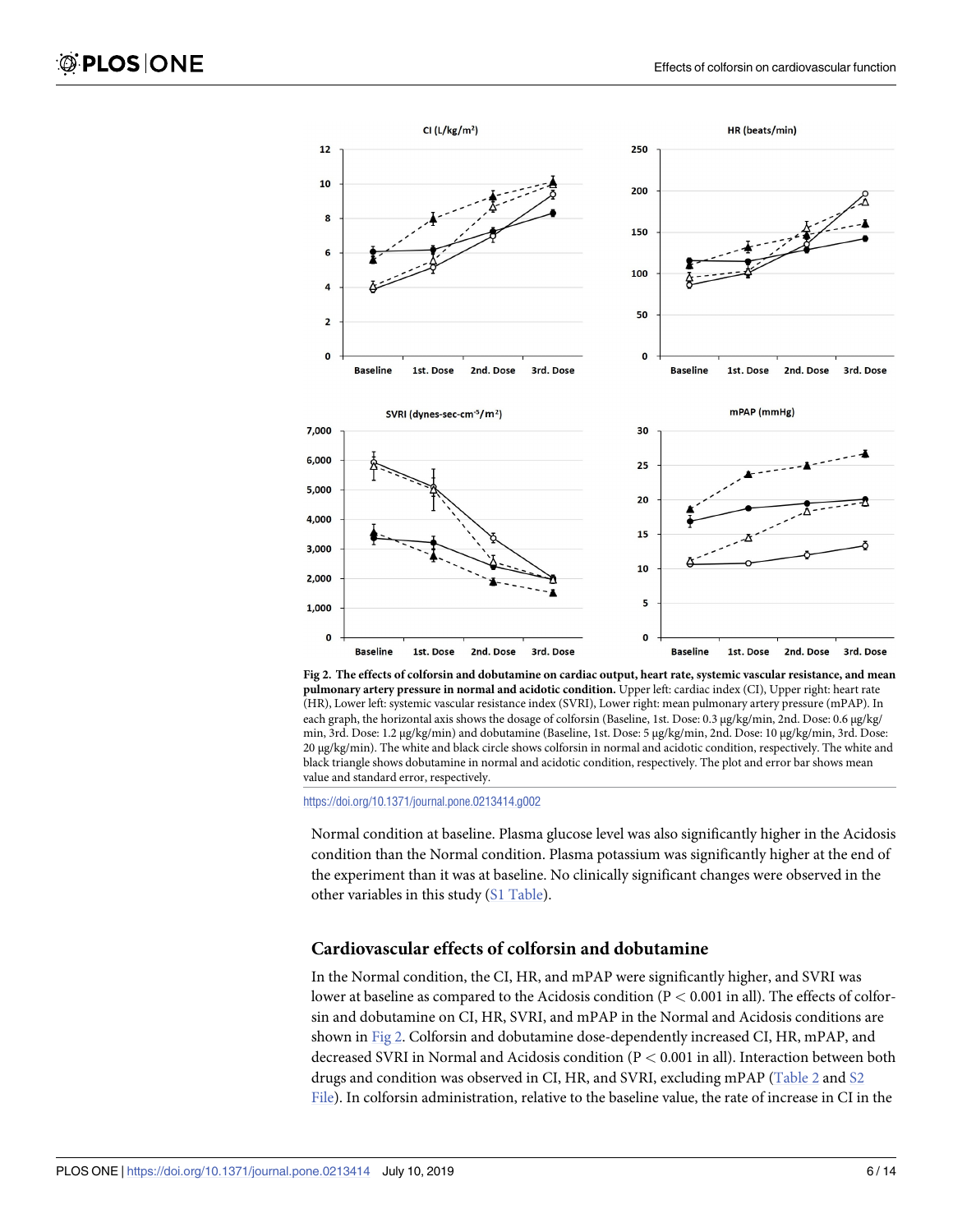| Variables                            | Estimate | Standard error       | $P$ -value |
|--------------------------------------|----------|----------------------|------------|
| Colforsin                            |          |                      |            |
| Intercept                            | 3.98     | 0.49                 | < 0.001    |
| Fixed effects                        |          |                      |            |
| Dose of colforcin                    | 4.63     | 0.18                 | < 0.001    |
| Acidosis (normal as reference)       | 1.98     | 0.18                 | < 0.001    |
| Dose: acidosis (normal as reference) | $-2.63$  | 0.25                 | < 0.001    |
| Random effect                        | Variance | Variance of residual | $ICC\%*$   |
| Dogs                                 | 1.38     | 0.56                 | 71.3       |
| Variables                            | Estimate | Standard error       | $P$ -value |
| Dobutamine                           |          |                      |            |
| Intercept                            | 4.40     | 0.52                 | < 0.001    |
| Fixed effects                        |          |                      |            |
| Dose of dobutamine                   | 0.30     | 0.02                 | < 0.001    |
| Acidosis (normal as reference)       | 1.95     | 0.26                 | < 0.001    |
| Dose: acidosis (normal as reference) | $-0.08$  | 0.02                 | < 0.001    |
| Random effect                        | Variance | Variance in residual | ICC%*      |
| Dogs                                 | 1.44     | 1.03                 | 58.3       |

<span id="page-6-0"></span>[Table](#page-5-0) 2. Linear mixed-effects model results for the effects of colforsin/dobutamine and pH condition on the car**diac index.**

�ICC: Intra class correlation percentage: variance of random effect / total variance

<https://doi.org/10.1371/journal.pone.0213414.t002>

Acidosis condition was attenuated as compared with the respective values in the Normal condition (Normal vs. Acidosis: 133% vs. 102% at 0.3 μg/kg/min; 180% vs. 119% at 0.6 μg/kg/min; 242% vs. 137% at 1.2 μg/kg/min). In case of dobutamine administration, relative to the baseline value, the rate of increase in CI in the Acidosis condition was attenuated as compared with the Normal condition (Normal vs. Acidosis: 136% vs. 142% at 5 μg/kg/min; 213% vs. 166% at 10 μg/kg/min; 245% vs. 181% at 20 μg/kg/min). The effects of colforsin and dobutamine on the other cardiovascular parameters in the Normal and Acidosis conditions are shown in [Table](#page-11-0)s  $\frac{3}{2}$  $\frac{3}{2}$  $\frac{3}{2}$  and  $\frac{4}{2}$  $\frac{4}{2}$  $\frac{4}{2}$ , and  $\frac{52 \text{ Table}}{2}$ . In colforsin administration, the numbers of dogs with mPAP *>* 20 mm Hg were one (17%) at baseline, zero (0%) at 0.3 μg/kg/min, one (17%) at 0.6 μg/kg/min, and one (17%) at 1.2 μg/kg/min in the Acidosis condition. In dobutamine administration, the numbers of dogs with mean PAP *>* 20 mm Hg were two (33%) at 10 μg/ kg/min and three (50%) at 20 μg/kg/min in the Normal condition, zero (0%) at baseline, and six (100%) *>* 5 μg/kg/min in the Acidosis condition. Atrial stasis was observed by the end of the experiment in one acidotic dog receiving dobutamine. Its plasma potassium was 7.5 mmol/L. After the experiment, its cardiac rhythm reverted to a normal electrocardiogram waveform. No other arrhythmia was observed.

Miosis was observed in three dogs (50%) receiving colforsin and four dogs (67%) receiving dobutamine in the Acidosis condition but it disappeared within 6 h after the end of colforsin infusion. In recovery period, nausea or vomiting was transiently observed in one dog (17%) in the Normal condition and two dogs (33%) in the Acidosis condition receiving colforsin infusion, and in three dogs (50%) in the Normal condition and two dogs (33%) in the Acidosis condition receiving dobutamine infusion. All dogs ate and drank within 3 h after the end of the experiment. No dog presented with complications as a result of the drug administration according to their blood chemistry and general physical examinations 2 weeks after the end of the experiment.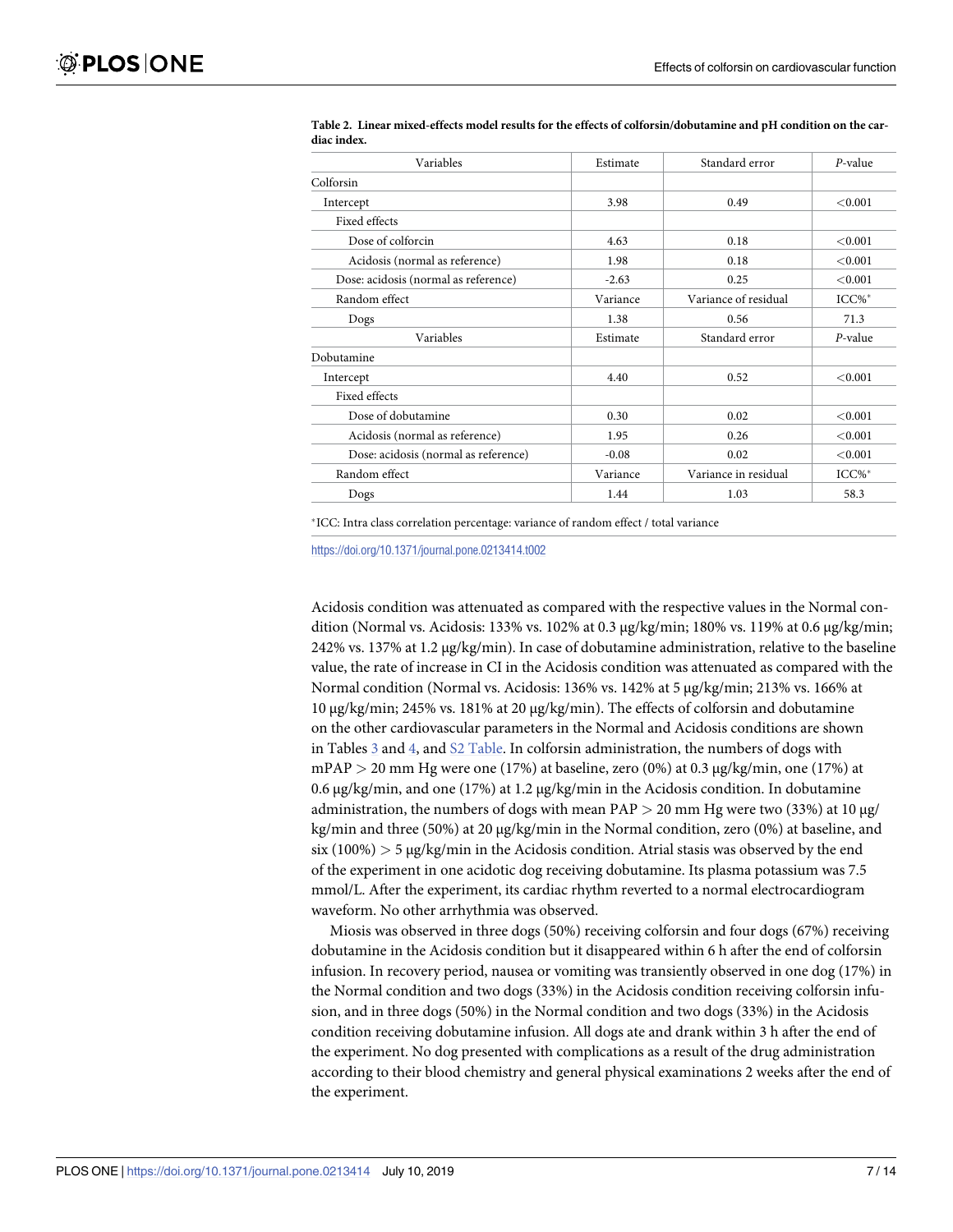| Variable (Unit)                                                    | Condition | <b>Baseline</b>    | 1st. Dose          | 2nd. Dose          | 3rd. Dose          | P-value   |           |             |
|--------------------------------------------------------------------|-----------|--------------------|--------------------|--------------------|--------------------|-----------|-----------|-------------|
|                                                                    |           |                    | $0.3 \mu g/kg/min$ | $0.6 \mu g/kg/min$ | $1.2 \mu g/kg/min$ | Condition | Treatment | Interaction |
| CI (L/min/m <sup>2</sup> )                                         | Normal    | $3.9 \pm 0.2$      | $5.2 \pm 0.4$      | $7.0 \pm 0.4$      | $9.4 \pm 0.2$      | < 0.001   | < 0.001   | < 0.001     |
|                                                                    | Acidosis  | $6.1 \pm 0.3^*$    | $6.2 \pm 0.2$      | $7.2 \pm 0.2$      | $8.3 \pm 0.2$      |           |           |             |
| HR (beats/min)                                                     | Normal    | $86.0 \pm 3.9$     | $100.9 \pm 4.6$    | $135.4 \pm 6.2$    | $196.4 \pm 1.5$    | < 0.001   | < 0.001   | < 0.001     |
|                                                                    | Acidosis  | $115.5 \pm 3.2^*$  | $114.6 \pm 2.9$    | $128.5 \pm 3.3$    | $142.2 \pm 3.2$    |           |           |             |
| SVI $(mL/beat/m2)$                                                 | Normal    | $43.5 \pm 2.4$     | $48.0 \pm 1.6$     | $49.4 \pm 1.7$     | $45.3 \pm 1.2$     | < 0.001   | 0.510     | 0.034       |
|                                                                    | Acidosis  | $52.2 \pm 1.5^*$   | $53.7 \pm 1.4$     | $56.3 \pm 0.8$     | $58.6 \pm 1.0$     |           |           |             |
| $SAP$ (mm $Hg$ )                                                   | Normal    | $96.1 \pm 3.5$     | $100.1 \pm 2.9$    | $92.3 \pm 2.1$     | $79.9 \pm 1.8$     | 0.016     | < 0.001   | 0.764       |
|                                                                    | Acidosis  | $93.2 \pm 1.3$     | $90.4 \pm 1.5$     | $83.8 \pm 3.3$     | $76.4 \pm 3.7$     |           |           |             |
| $MAP$ (mm $Hg$ )                                                   | Normal    | $68.5 \pm 2.6$     | $72.4 \pm 2.3$     | $65.5 \pm 1.6$     | $55.5 \pm 2.1$     | 0.010     | < 0.001   | 0.216       |
|                                                                    | Acidosis  | $66.4 \pm 1.9$     | $66.5 \pm 1.6$     | $60.5 \pm 2.6$     | $56.7 \pm 2.8$     |           |           |             |
| $DAP$ (mm $Hg$ )                                                   | Normal    | $54.2 \pm 2.0$     | $58.4 \pm 2.4$     | $54.7 \pm 1.2$     | $50.2 \pm 1.6$     | < 0.001   | 0.006     | 0.172       |
|                                                                    | Acidosis  | $50.5 \pm 1.6$     | $47.0 \pm 1.1$     | $44.2 \pm 1.8$     | $41.0 \pm 1.7$     |           |           |             |
| $RAP$ (mm $Hg$ )                                                   | Normal    | $3.8 \pm 0.3$      | $3.3 \pm 0.3$      | $3.0 \pm 0.2$      | $2.4 \pm 0.2$      | < 0.001   | < 0.001   | 0.091       |
|                                                                    | Acidosis  | $3.9 \pm 0.2$      | $5.3 \pm 0.1$      | $4.1 \pm 0.1$      | $3.6 \pm 0.2$      |           |           |             |
| SVRI (dynes $\cdot$ sec $\cdot$ cm <sup>-5</sup> /m <sup>2</sup> ) | Normal    | $5,946 \pm 173$    | $5,100 \pm 309$    | $3,376 \pm 155$    | $2,014 \pm 98$     | < 0.001   | < 0.001   | < 0.001     |
|                                                                    | Acidosis  | $3,367 \pm 217$ *  | $3,221 \pm 210$    | $2,417 \pm 111$    | $1,965 \pm 109$    |           |           |             |
| $mPAP$ (mm $Hg$ )                                                  | Normal    | $10.7 \pm 0.2$     | $10.8 \pm 0.4$     | $12.0 \pm 0.6$     | $13.3 \pm 0.6$     | < 0.001   | < 0.001   | 0.9598      |
|                                                                    | Acidosis  | $16.9 \pm 0.9^*$   | $18.8 \pm 0.1$     | $19.5 \pm 0.2$     | $20.1 \pm 0.2$     |           |           |             |
| PAOP (mm Hg)                                                       | Normal    | $4.5 \pm 0.2$      | $4.0 \pm 0.1$      | $3.4 \pm 0.1$      | $3.3 \pm 0.3$      | < 0.001   | < 0.01    | 0.018       |
|                                                                    | Acidosis  | $10.9 \pm 0.2^*$   | $9.8 \pm 0.5$      | $8.7 \pm 0.3$      | $8.4 \pm 0.2$      |           |           |             |
| PVRI (dynes $\cdot$ sec $\cdot$ cm <sup>-5</sup> /m <sup>2</sup> ) | Normal    | $607.2 \pm 52.3$   | $491.8 \pm 32.3$   | $454.7 \pm 32.0$   | $379.4 \pm 28.6$   | < 0.001   | < 0.001   | < 0.001     |
|                                                                    | Acidosis  | $395.0 \pm 18.1^*$ | $467.6 \pm 34.2$   | $483.5 \pm 28.6$   | $442.4 \pm 15.6$   |           |           |             |

<span id="page-7-0"></span>[Table](#page-6-0) 3. Mean±standard error values for cardiovascular variables at baseline, 0.3 µg/kg<sup>/</sup>min, 0.6 µg/kg<sup>/</sup>min, and 1.2 µg/kg<sup>/</sup>min dose of intravenous colforsin in six **anesthetized dogs in eucapnia (Normal) and acute respiratory acidosis (Acidosis) conditions.**

CI, cardiac index; HR, heart rate; SVI, stroke volume index; SAP, systolic arterial pressure; MAP, mean arterial pressure, DAP, diastolic arterial pressure; RAP, right atrial pressure; SVRI, systemic vascular resistance index; mPAP, mean pulmonary arterial pressure; PAOP, pulmonary arterial occlusion pressure; PVRI, pulmonary vascular resistance index. Linear mixed-effects model applies on the condition and dobutamine treatment.

 $^*$  shows a significant difference (*P* < 0.05) as compared with Normal condition at baseline. Body surface area (m<sup>2</sup>) = 10.1 × Body weight (kg)<sup>0.67</sup> / 100

<https://doi.org/10.1371/journal.pone.0213414.t003>

#### **Discussion**

To the best of our knowledge, this study is the first to evaluate the dose-dependent cardiovascular function of colforsin in dogs. Colforsin had a cardiovascular action similar to that of dobutamine. It increased CI and HR and decreased SVRI in a dose-dependent manner. Both drugs also increased pulmonary artery pressure, but colforsin may have a lower clinical impact on pulmonary artery than dobutamine. However, under acute respiratory acidosis, CI, HR, and SVRI were attenuated with both colforsin and dobutamine. Interaction between both drugs and experimental conditions was observed in terms of cardiovascular function, which were similarly attenuated with colforsin and dobutamine under acute respiratory acidosis.

Dobutamine is a synthetic dopamine analog which stimulates beta-1, beta-2, and alpha-1 adrenoceptors in the cardiovascular system at doses approximating those used clinically (1– 20 μg/kg/min) [\[7,8\]](#page-12-0). The inotropic activity of dobutamine is the result of stimulating both beta-1 and alpha-1 adrenoceptors in the myocardium. Furthermore, the beta-2 adrenoceptormediated vasodilatory effect of dobutamine is offset by alpha-1 adrenoceptor-mediated vasoconstrictor activity. Therefore, dobutamine increases CI and HR and decreases SVRI (inodilation) in a dose-dependent manner  $[9,10]$ . In the present study, dobutamine administration raised both CI and HR and lowered SVRI, which corroborates previous reports.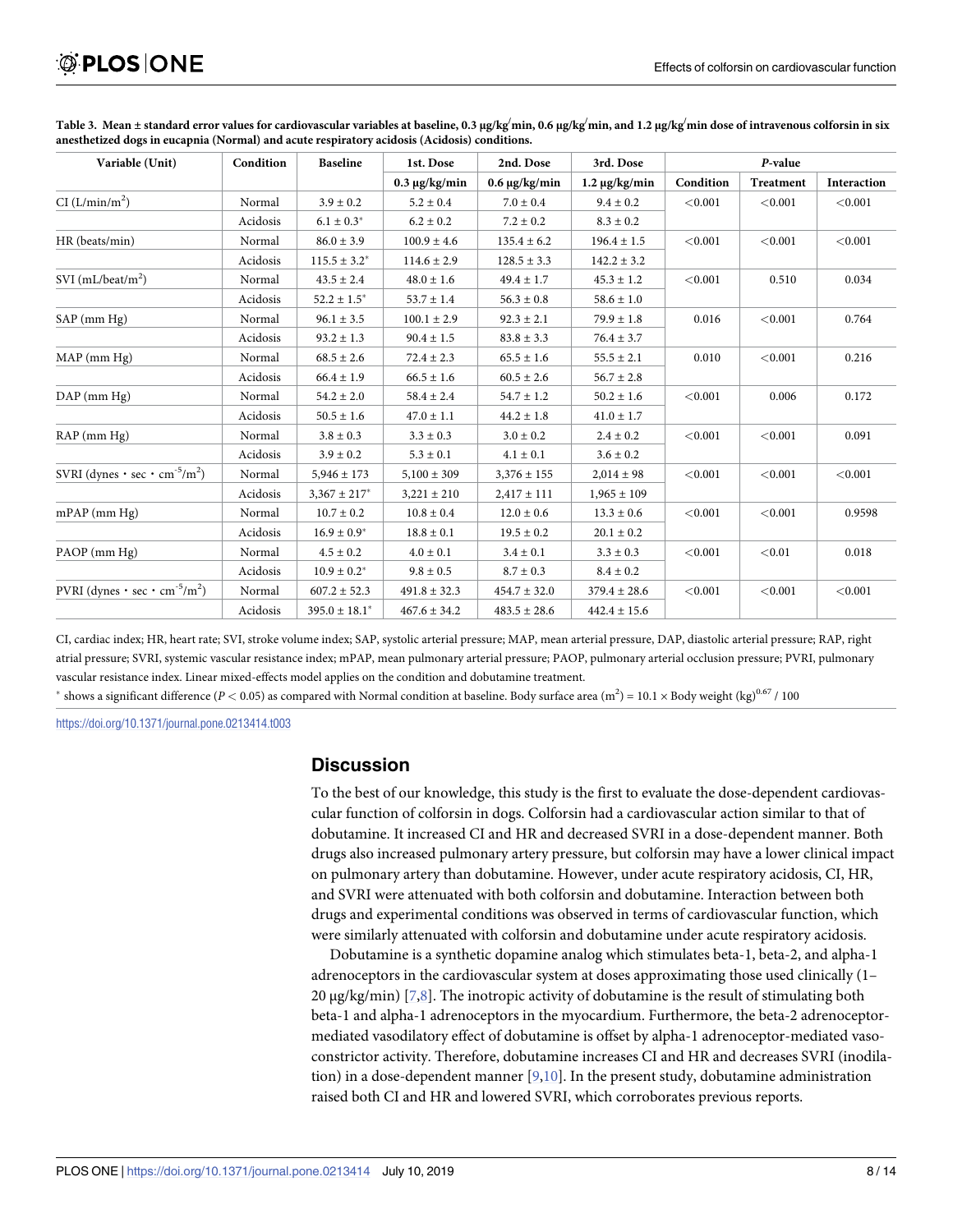| Variable (Unit)                                                    | Condition | <b>Baseline</b>       | 1st. Dose           | 2nd. Dose           | 3rd. Dose           | P-value   |                  |             |
|--------------------------------------------------------------------|-----------|-----------------------|---------------------|---------------------|---------------------|-----------|------------------|-------------|
|                                                                    |           |                       | $5 \mu g/kg/min$    | $10 \mu g/kg/min$   | 20 μg/kg/min        | Condition | <b>Treatment</b> | Interaction |
| CI (L/min/m <sup>2</sup> )                                         | Normal    | $4.1 \pm 0.3$         | $5.5 \pm 0.4$       | $8.7 \pm 0.3$       | $10.0 \pm 0.2$      | < 0.001   | < 0.001          | < 0.001     |
|                                                                    | Acidosis  | $5.6 \pm 0.2^*$       | $8.0\pm0.4$         | $9.3 \pm 0.3$       | $10.1\pm0.3$        |           |                  |             |
| HR (beats/min)                                                     | Normal    | $95.1 \pm 6.0$        | $102.9 \pm 7.9$     | $154.9 \pm 8.2$     | $186.6 \pm 2.7$     | < 0.001   | < 0.001          | < 0.001     |
|                                                                    | Acidosis  | $110.1 \pm 4.3^*$     | $132.0 \pm 7.0$     | $146.9 \pm 5.5$     | $160.6 \pm 4.5$     |           |                  |             |
| $SVI$ (mL/beat/m <sup>2</sup> )                                    | Normal    | $42.7 \pm 1.2$        | $53.8 \pm 1.6$      | $57.2 \pm 1.6$      | $53.5 \pm 0.9$      | < 0.001   | < 0.001          | 0.610       |
|                                                                    | Acidosis  | $51.2 \pm 1.3^*$      | $61.3 \pm 2.1$      | $63.7 \pm 1.6$      | $63.3 \pm 1.5$      |           |                  |             |
| $SAP$ (mm $Hg$ )                                                   | Normal    | $93.7 \pm 2.1$        | $97.7 \pm 3.2$      | $88.2 \pm 3.5$      | $79.7 \pm 3.4$      | 0.459     | < 0.001          | 0.081       |
|                                                                    | Acidosis  | $94.8 \pm 2.3$        | $100.6 \pm 2.2$     | $84.3 \pm 3.5$      | $73.1 \pm 4.1$      |           |                  |             |
| MAP (mm Hg)                                                        | Normal    | $68.1 \pm 2.2$        | $69.4 \pm 2.3$      | $64.7 \pm 2.3$      | $58.8 \pm 1.9$      | 0.260     | 0.001            | 0.053       |
|                                                                    | Acidosis  | $69.8 \pm 2.4$        | $73.5 \pm 2.2$      | $61.7 \pm 2.1$      | $53.9 \pm 2.2$      |           |                  |             |
| $DAP$ (mm $Hg$ )                                                   | Normal    | $54.7 \pm 2.2$        | $52.8 \pm 1.9$      | $48.0 \pm 1.5$      | $44.0 \pm 1.1$      | 0.974     | < 0.001          | 0.367       |
|                                                                    | Acidosis  | $51.7 \pm 1.5$        | $56.0 \pm 1.9$      | $46.7 \pm 1.4$      | $40.3 \pm 1.4$      |           |                  |             |
| RAP (mm Hg)                                                        | Normal    | $3.0 \pm 0.3$         | $3.0 \pm 0.3$       | $2.8 \pm 0.3$       | $2.5 \pm 0.2$       | < 0.001   | 0.028            | 0.574       |
|                                                                    | Acidosis  | $5.0 \pm 0.2^*$       | $4.6 \pm 0.4$       | $4.5 \pm 0.4$       | $4.6 \pm 0.4$       |           |                  |             |
| SVRI (dynes $\cdot$ sec $\cdot$ cm <sup>-5</sup> /m <sup>2</sup> ) | Normal    | $5,818.2 \pm 480.2$   | $5,013.0 \pm 703.7$ | $2,567.0 \pm 218.5$ | $1,959.1 \pm 119.8$ | < 0.001   | < 0.001          | < 0.001     |
|                                                                    | Acidosis  | $3,572.0 \pm 266.1^*$ | $2,778.9 \pm 202.7$ | $1,896.7 \pm 115.5$ | $1,527.8 \pm 94.8$  |           |                  |             |
| $mPAP$ (mm Hg)                                                     | Normal    | $11.2 \pm 0.5$        | $14.5 \pm 0.5$      | $18.3 \pm 0.4$      | $19.7 \pm 0.6$      | < 0.001   | < 0.001          | 0.120       |
|                                                                    | Acidosis  | $18.7 \pm 0.3^*$      | $23.7 \pm 0.3$      | $25.0 \pm 0.4$      | $26.7 \pm 0.5$      |           |                  |             |
| PAOP (mm Hg)                                                       | Normal    | $4.7 \pm 0.3$         | $4.8 \pm 0.4$       | $4.7 \pm 0.2$       | $4.3 \pm 0.3$       | < 0.001   | 0.173            | 0.425       |
|                                                                    | Acidosis  | $9.8 \pm 0.5^*$       | $10.5 \pm 0.4$      | $10.0 \pm 0.4$      | $9.9 \pm 0.3$       |           |                  |             |
| PVRI (dynes $\cdot$ sec $\cdot$ cm <sup>-5</sup> /m <sup>2</sup> ) | Normal    | $569.9 \pm 32.2$      | $656.6 \pm 57.4$    | $549.3 \pm 31.6$    | $530.2 \pm 31.5$    | < 0.001   | 0.009            | 0.063       |
|                                                                    | Acidosis  | $486.5 \pm 30.1^*$    | $537.9 \pm 39.8$    | $505.6 \pm 35.0$    | $519.8 \pm 30.5$    |           |                  |             |

<span id="page-8-0"></span>[Table](#page-6-0) 4. Mean±standard error values for cardiovascular variables at baseline, 5 μg/kg/min, 10 μg/kg/min, and 20 μg/kg/min dose of intravenous dobutamine in six **anesthetized dogs in eucapnia (Normal) and acute respiratory acidosis (Acidosis) conditions.**

CI, cardiac index; HR, heart rate; SVI, stroke volume index; SAP, systolic arterial pressure; MAP, mean arterial pressure, DAP, diastolic arterial pressure; RAP, right atrial pressure; SVRI, systemic vascular resistance index; mPAP, mean pulmonary arterial pressure; PAOP, pulmonary arterial occlusion pressure; PVRI, pulmonary vascular resistance index. Linear mixed-effects model applies on the condition and dobutamine treatment.

 $^*$  shows a significant difference (*P* < 0.05) as compared with Normal condition at baseline. Body surface area (m<sup>2</sup>) = 10.1 × Body weight (kg)<sup>0.67</sup> / 100

<https://doi.org/10.1371/journal.pone.0213414.t004>

Colforsin activates adenylate cyclase in cardiomyocytes and vascular smooth muscle without mediating catecholamine beta-adrenoceptors. It increases cardiac contractility and reduces peripheral vascular resistance [[11](#page-12-0)]. It was reported that colforsin improved cardiac contractility in isolated and acid-perfused rat heart under acidosis, and the cAMP level in cardiac muscle cells was higher in response to colforsin than to adrenaline [[5\]](#page-12-0). Adrenaline binds not only to the catecholamine beta receptor but also to the alpha receptor so that its use *in vivo* can provide vasoconstrictor action. It is difficult to compare it with colforsin in the assessment of systemic and pulmonary vascular resistance. Therefore, we used dobutamine as a positive control in the present study because action of dobutamine, a beta-receptor agonist, is more appropriate to compare with the action of colforsin, and it is also widely used in the clinical situation. At clinical doses, dobutamine induced dose-related inotropism and afterload reduction with a relative lack of chronotropism. These conditions are appropriate for the management of patients with congestive heart failure. They could also improve renal blood flow by enhancing cardiac output and beta-2 adrenoceptor-stimulated vasodilation [\[10,12,13](#page-12-0)]. The colforsin doses administered in the present study (0.3 μg/kg/min, 0.6 μg/kg/min, and 1.2 μg/kg/min) were those required to increase the heart rate to a level equivalent to that induced by dobutamine in our preliminary study (S3 [File](#page-11-0)). In the present study, colforsin administration increased CI and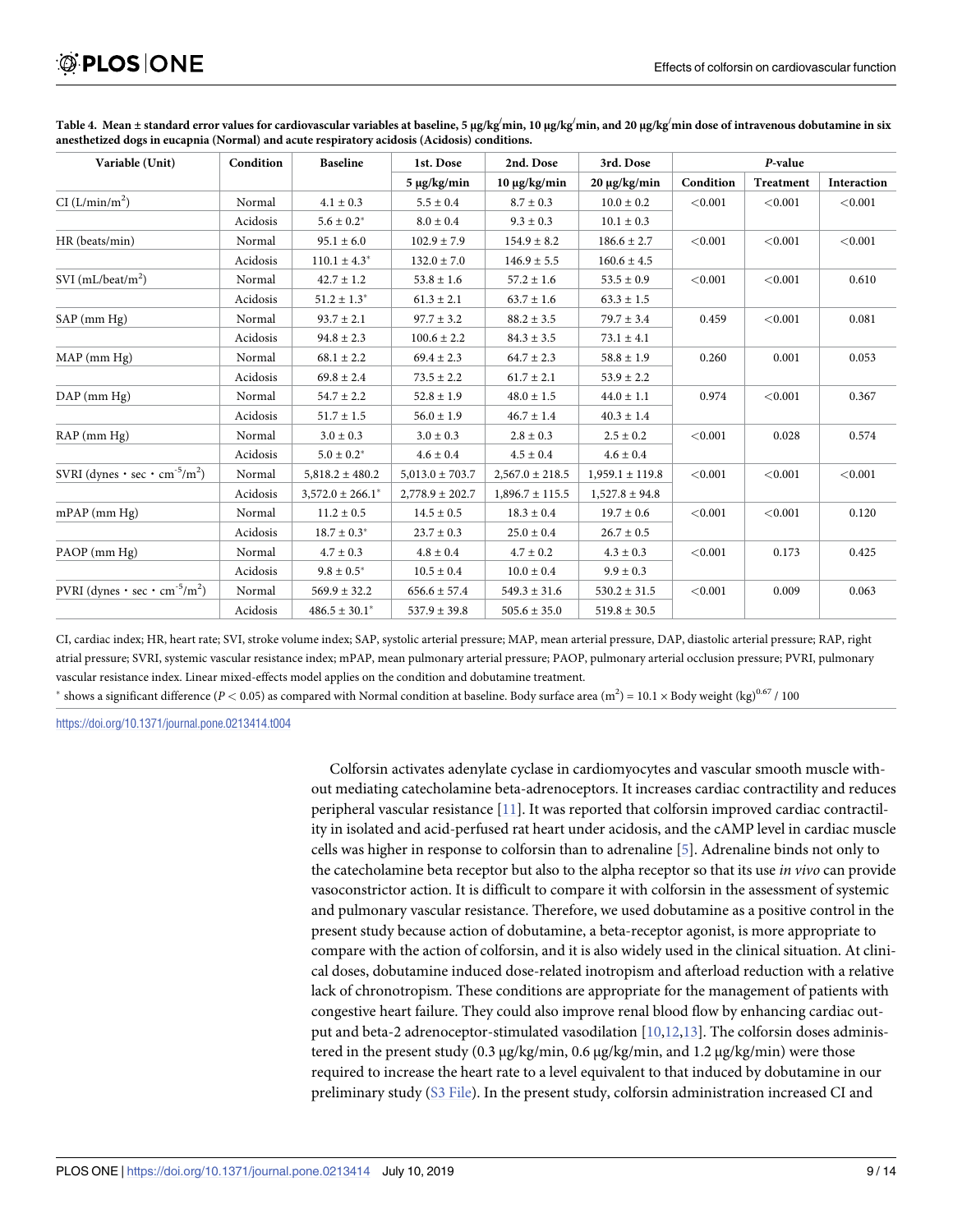<span id="page-9-0"></span>HR and decreased SVRI as did dobutamine. Therefore, colforsin could substitute for dobutamine as an inodilator and might be useful for the treatment of pathological conditions such as congestive heart failure.

In the present study, the acute respiratory acidosis canine model was induced by carbon dioxide inhalation [\[14\]](#page-12-0). The baseline pH at the time of dobutamine and colforsin administration was ~7.0. However,  $PaCO<sub>2</sub>$  slightly increased during the experiment (0.5 h for stabilization and 3 h for measurement). Although the pH had slightly decreased by the end of the experiment, we believe that acute respiratory acidosis was induced in the dogs at  $\sim$ pH 7.0.

Acute respiratory acidosis increases cardiac output and heart rate in dogs [[15](#page-12-0)]. Symptoms of early hypercapnia include nausea/vomiting, muscle twitching, extrasystoles, and sympathetic nervous system stimulation. In the present study, the plasma adrenaline and noradrenaline levels in the Acidosis condition were significantly higher than those in the Normal condition. Therefore, elevated catecholamines could increase cardiac output and stroke volume under acidosis. Hypercapnia also causes anesthesia and peripheral blood vessel dilation [\[15\]](#page-12-0). At baseline, hypercapnia might have decreased systemic vascular resistance under acidosis in the present study.

The affinity of catecholamine for the beta-adrenoceptor decreases under acidosis [[16](#page-12-0)]. In addition, in the present results, the cardiac output showed an interaction between both drugs and the acidosis condition and their cardiovascular effects were attenuated. Hypercapnia is anesthetic and suppresses cardiovascular function [[17](#page-12-0),[18\]](#page-12-0). Consequently, even if the same isoflurane dose was administered to both groups, anesthesia may have been more profound in the Acidosis group than in the Normal group because the former presented with hypercapnia. For this reason, the effects of colforsin and dobutamine may have been further hampered by excessive anesthesia in hypercapnic condition.

Unlike dobutamine, the effect of colforsin on mPAP might be weak. Vascular smooth muscle in the pulmonary artery was relaxed by beta-adrenoceptor stimulation [[19](#page-13-0)]. In terms of inodilator dose-response effects in rats, dobutamine increased systolic pulmonary artery pressure [\[20\]](#page-13-0). It also slightly elevated pulmonary vascular resistance in the anesthetized dog [\[21\]](#page-13-0). Pulmonary hypertension is defined as systolic PAP *>* 30 mm Hg or mPAP *>* 20 mm Hg [\[22\]](#page-13-0). In the present study, both colforsin and dobutamine increased the mPAP in a dose-dependent manner. Dobutamine at 10 μg/kg/min elevated the mPAP *>* 20 mm Hg in 2/6 dogs while 20 μg/kg/min dobutamine had the same effect on 3/6 dogs. In contrast, colforsin administration produced no pulmonary hypertension in Normal condition. In addition, all dogs administered with dobutamine showed pulmonary hypertension *>* 20 mm Hg of mPAP. Although certain dogs presented with pulmonary hypertension at high colforsin doses, their PAP was low relative to that induced by dobutamine. Even under acidosis, the influence of colforsin on pulmonary artery pressure was small compared with that of dobutamine. Left-sided heart disease is the most common cause of pulmonary hypertension in humans and dogs [[22](#page-13-0),[23](#page-13-0)]. In a study of 60 dogs with pulmonary hypertension, 38 (63%) presented with degenerative mitral valve disease [[24](#page-13-0)]. Other studies indicated that 14–31% of all dogs diagnosed with the latter disorder developed pulmonary hypertension [\[25,26](#page-13-0)]. Therefore, colforsin might be more efficacious than dobutamine in the treatment of severe mitral valve insufficiency accompanied by pulmonary hypertension. The effects of colforsin and dobutamine on the vascular smooth muscle of the pulmonary artery merit further investigation.

In the present study, plasma glucose level was higher in the Acidosis condition than in the Normal condition at baseline. Catecholamines markedly increase plasma glucose levels [\[27,28](#page-13-0)]. Insulin secretion declines after alpha adrenoceptor activation but rises in response to beta-2 adrenoceptor activation [\[29\]](#page-13-0). The high baseline plasma glucose level in the Acidosis condition was positively correlated with high plasma adrenaline and noradrenaline levels. Although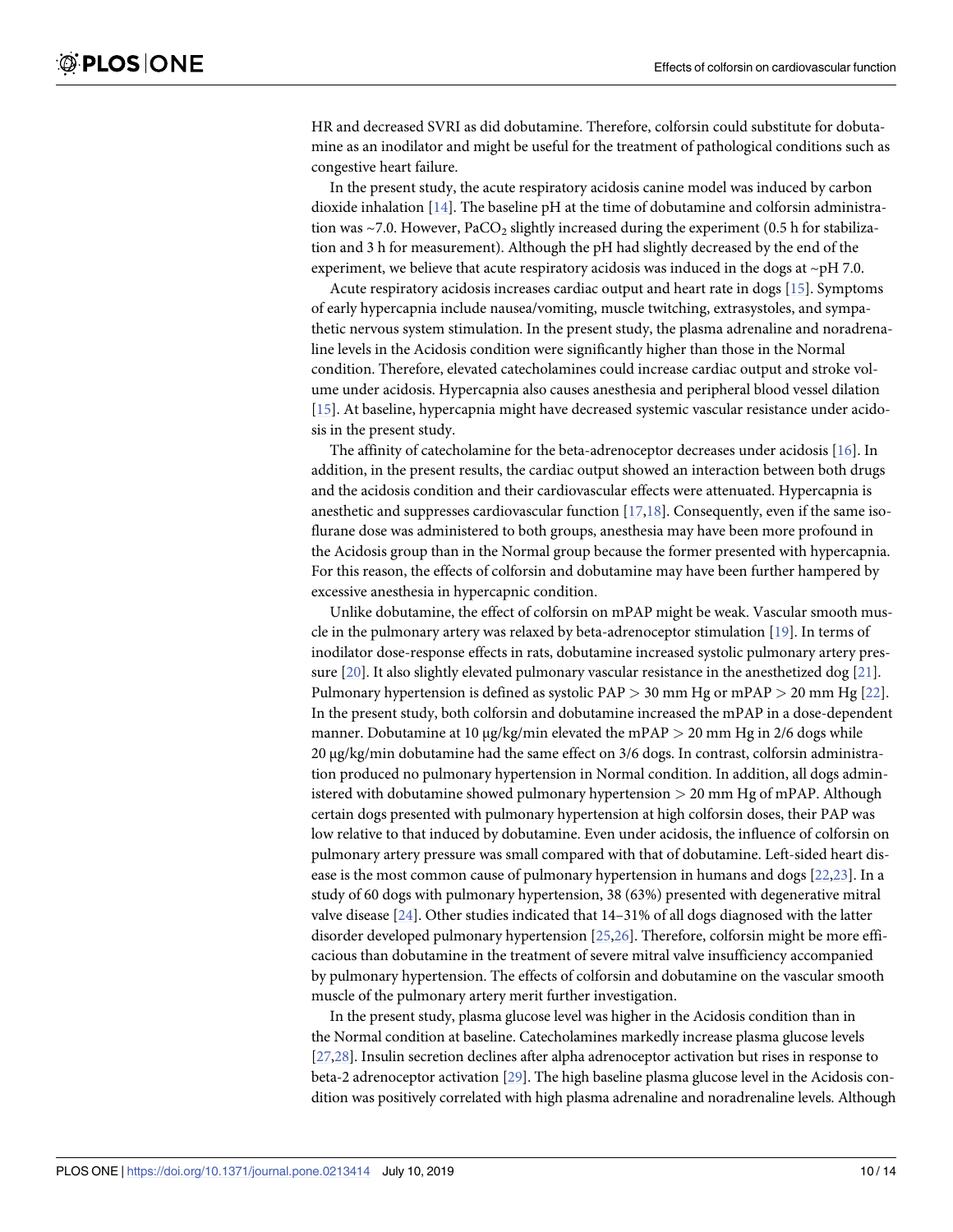<span id="page-10-0"></span>dobutamine stimulates beta-1, beta-2, and alpha-1 adrenoceptors [\[7\]](#page-12-0), the dobutamine dosage administered in this present study did not affect plasma glucose level under the Normal condition. The effects of alpha-1 catecholamine may have been offset by the beta-2 catecholaminic action of dobutamine. The effects of colforsin on insulin secretion are unknown. Nevertheless, the colforsin dose administered in the present study did not affect the plasma glucose level. Therefore, colforsin might be appropriate for diabetic patients whose cardiovascular function must be improved without raising their plasma glucose levels. In the future, the influence of colforsin administration on plasma insulin concentration should be investigated.

In the Acidosis condition, the baseline plasma potassium level was higher than that at the end of the experiment. Lactic acidosis is probably not associated with major intracellular shifts in potassium level. However, respiratory acidosis may influence serum potassium concentration [[30](#page-13-0)]. In the Normal condition, neither dobutamine nor colforsin increased plasma potassium levels. Moreover, there was no significant difference in plasma potassium between the Normal and Acidosis conditions at baseline. Relative to the baseline, however, plasma potassium level was significantly higher in the Acidosis condition at the end of the experiment. Plasma potassium level rose in 3.5 h (0.5 h for stabilization and 3 h for the experiment) after the induction of acute respiratory acidosis. One acidotic dog receiving dobutamine (potassium level = 7.5 mmol/L) showed atrial stasis at the end of the experiment. Since the sample size was small in this assay, we could not confirm the relationship between dobutamine and arrhythmia. On the other hand, no arrhythmia was observed in dogs receiving colforsin (maximum potassium level = 8.3 mmol/L). Although there was no atrial stasis, colforsin acted as an inodilator here. Colforsin also suppressed digitalis- and epinephrine-induced ventricular arrhythmia models in dogs [[31](#page-13-0)]. Abnormal plasma potassium levels and arrhythmia are often observed in the heart- and renal failure [\[32\]](#page-13-0). Unfortunately, the effect of both drugs on potassium could not be accurately evaluated because we had not utilized a true control group with placebo. In addition, calcium homeostasis is severely altered by acidosis and affects cardiac contractility. We did not measure a free/bound calcium in this study. In the future, the associations among colforsin, plasma potassium and calcium level, and arrhythmia in these diseases should be investigated.

Some dogs presented with transient nausea or vomiting during recovery from both drugs. Dobutamine has provoked nausea, headache, vomiting, and dyspnea. To the best of our knowledge, adverse effects have not been reported for colforsin. Nevertheless, it still may have side effects similar to those of dobutamine. The present study aimed to investigate the cardiovascular effects of colforsin under acidosis. Since the dose administered was impractical, many side effects may have been induced. In future research, we could endeavor to optimize the dosage of colforsin, which would improve cardiovascular function in the presence of respiratoryor another type of acidosis. Certain dogs under the Acidosis condition showed miosis at the end of the experiment. Miosis occurs when intracranial pressure increases. Since hypercapnia increases cerebral blood flow [[33](#page-13-0)], it may have also elevated intracranial pressure and induced miosis. Dogs presenting with miosis returned to normal pupillary diameter within 6 h after the experiment. No other neurological complications were observed. Although acute respiratory acidosis was maintained for 3.5 h in the present study, pupil size should be verified in respiratory acidosis and permissive hypercapnia in a clinical setting.

We conducted this study assuming that pulmonary edema may complicate respiratory acidosis. However, there were certain limitations here. Although oxygenation is impaired in pulmonary edema, we did not conduct this experiment under hypoxemia, which stimulates the sympathetic nervous system and enhances cardiovascular function. We wanted to clarify the cardiovascular effects of colforsin in normal dogs. Therefore, we conducted this experiment with 100% oxygen carrier gas. Next, we used 3 female and 3 male healthy dogs free of heart or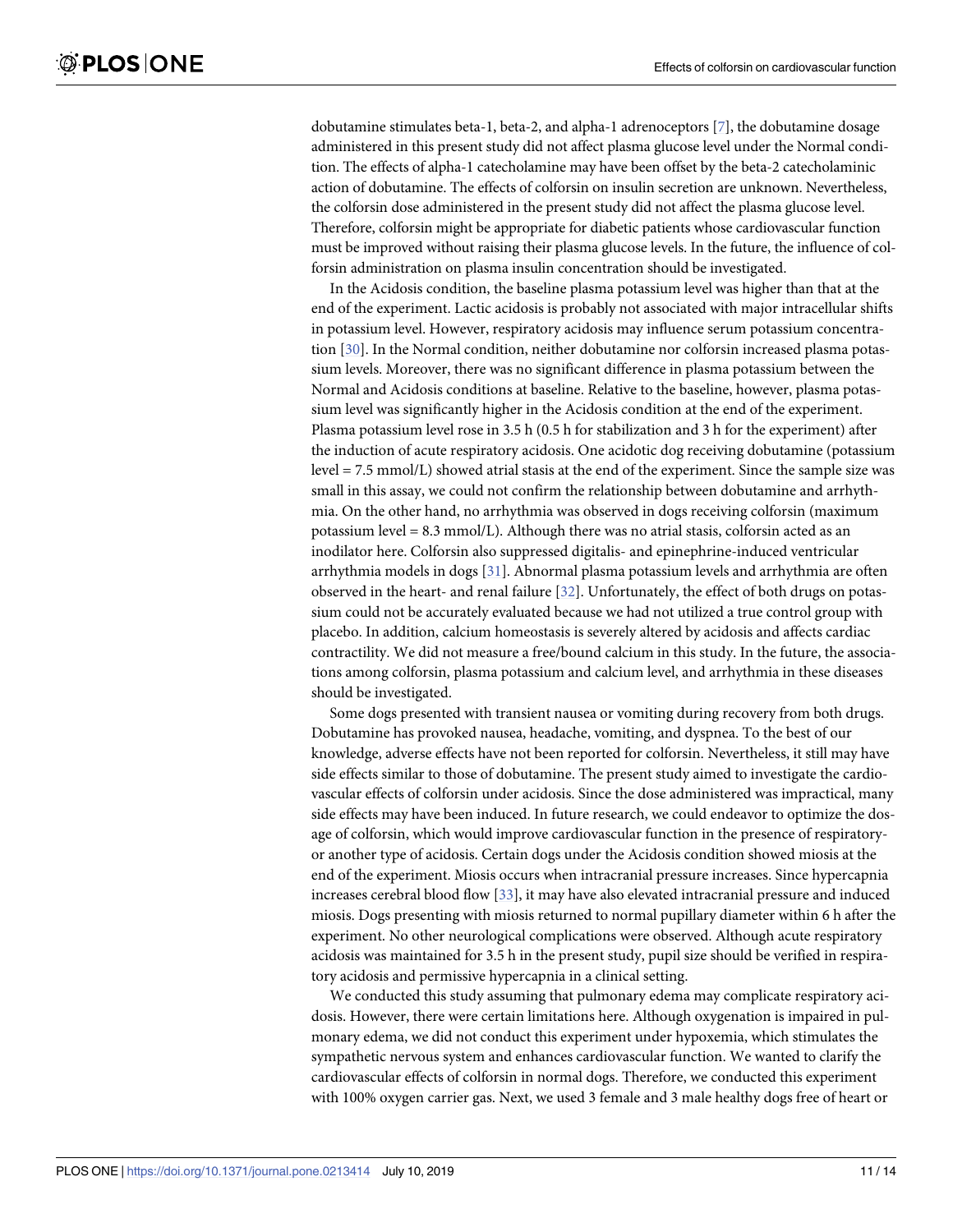<span id="page-11-0"></span>lung disease. Although it has been reported that there is a gender difference in the effects of catecholamine [\[34\]](#page-13-0), it was not possible to clarify the effect of colforsin with respect to genders due to the small number of samples in this present study. In addition, dogs with severe mitral valve insufficiency causing pulmonary edema already has depressed cardiorespiratory function. Therefore, administering colforsin and dobutamine to these patients may produce different cardiovascular effects. Further studies are needed to establish the effects of colforsin and dobutamine on gender and these disease models and clinical cases and to verify the safety and efficacy of colforsin. In turn, these findings could be adapted to human medicine.

## **Conclusions**

The cardiovascular effects of colforsin and dobutamine are similar in healthy beagles under isoflurane anesthesia. In acute respiratory acidosis induced by carbon dioxide inhalation, the cardiovascular function was enhanced by endogenous catecholamine secretion. In addition, the rates of change in CI, HR, and SVRI caused by colforsin and dobutamine administration were attenuated. Therefore, it may be necessary to increase the colforsin and dobutamine doses under respiratory acidosis relative to those administered under the normal condition. Since colforsin had little effect on the mPAP, it may be more suitable as an inodilator than dobutamine in the treatment of diseases which increase the mPAP. Our next steps are to induce a pulmonary hypertension canine model, confirm the effects of colforsin on it, adapt colforsin administration for patients with pulmonary hypertension in our institution, and compare its efficacy with that of existing catecholamines.

## **Supporting information**

**S1 [File.](http://www.plosone.org/article/fetchSingleRepresentation.action?uri=info:doi/10.1371/journal.pone.0213414.s001) Blood gas and biochemical measurements apparatus information.** (PDF)

**S2 [File.](http://www.plosone.org/article/fetchSingleRepresentation.action?uri=info:doi/10.1371/journal.pone.0213414.s002) Linear mixed-effects model results for the effects of colforsin/dobutamine and pH condition on cardiovascular parameters.** (PDF)

**S3 [File.](http://www.plosone.org/article/fetchSingleRepresentation.action?uri=info:doi/10.1371/journal.pone.0213414.s003) Effect of colforsin and dobutamine on heart rate during Normal condition in three dogs under isoflurane anesthesia: Preliminary study.** (PDF)

**S1 [Table.](http://www.plosone.org/article/fetchSingleRepresentation.action?uri=info:doi/10.1371/journal.pone.0213414.s004) The effects of colforsin on blood gas examination and blood biochemical test in six anesthetized dogs in eucapnia (Normal) and acute respiratory acidosis (Acidosis) at baseline and at the end of the experiment.** (PDF)

**S2 [Table.](http://www.plosone.org/article/fetchSingleRepresentation.action?uri=info:doi/10.1371/journal.pone.0213414.s005) Descriptive statistics value of cardiovascular parameters.** (PDF)

## **Acknowledgments**

The authors thank Editage [\(www.editage.jp](http://www.editage.jp)) for English language editing.

#### **Author Contributions**

**Conceptualization:** Takaharu Itami, Kiwamu Hanazono.

**Data curation:** Takaharu Itami, Kiwamu Hanazono.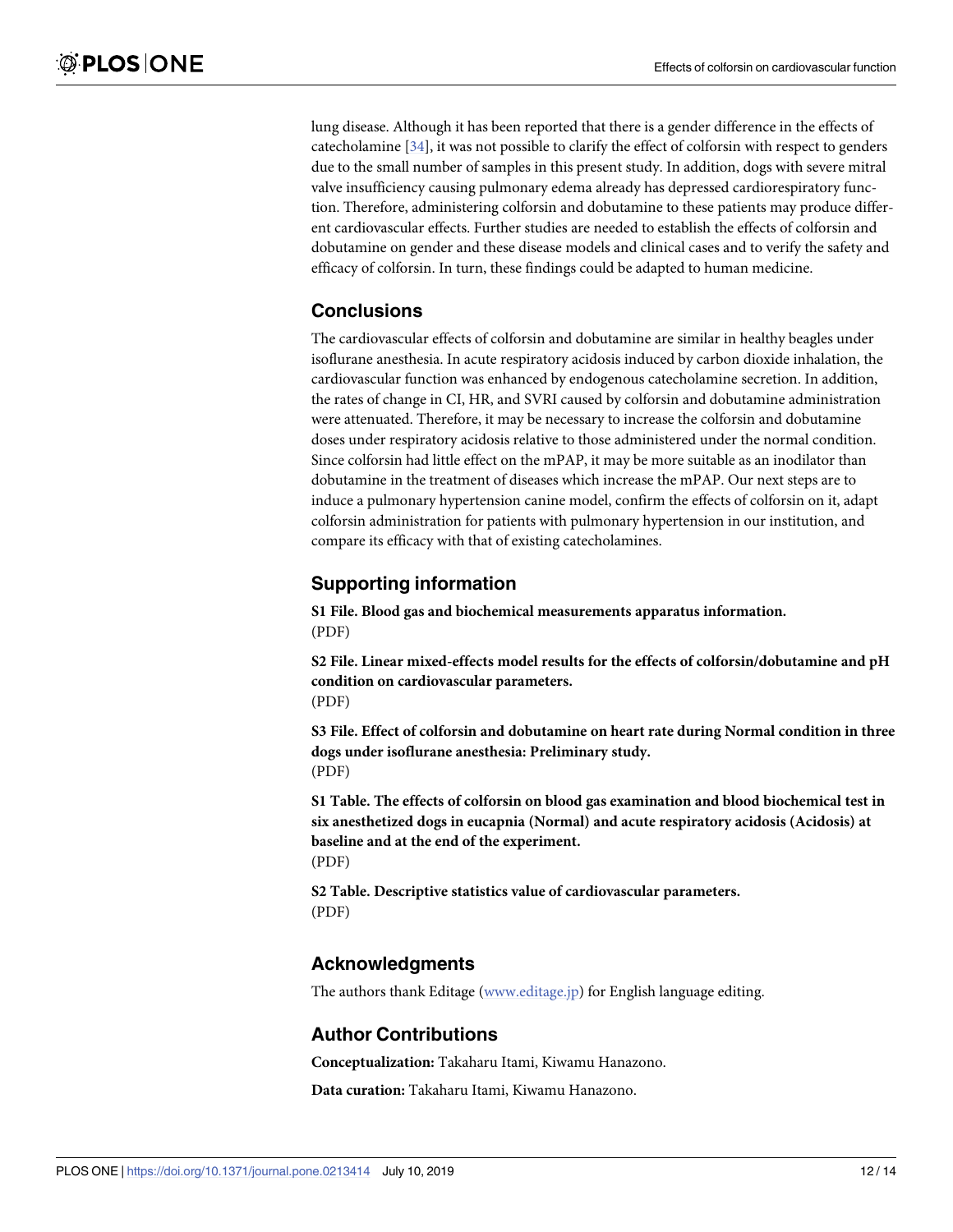<span id="page-12-0"></span>**Formal analysis:** Takaharu Itami, Kiwamu Hanazono, Kohei Makita.

**Investigation:** Takaharu Itami, Kiwamu Hanazono, Norihiko Oyama, Tadashi Sano, Kazuto Yamashita.

**Methodology:** Kiwamu Hanazono.

**Supervision:** Kazuto Yamashita.

**Writing – original draft:** Takaharu Itami.

#### **References**

- **[1](#page-1-0).** Lindner E, Metzger H. The action of forskolin on muscle cells is modified by hormones, calcium ions and calcium antagonists. Arzneimittelforschung. 1983; 33(10):1436–41. PMID: [6316992](http://www.ncbi.nlm.nih.gov/pubmed/6316992)
- **[2](#page-1-0).** Metzger H, Lindner E. The positive inotropic-acting forskolin, a potent adenylate cyclase activator. Arzneimittelforschung. 1981; 31(8):1248–50. PMID: [7197529](http://www.ncbi.nlm.nih.gov/pubmed/7197529)
- **[3](#page-1-0).** Hosono M. Cardiovascular effects of colforsin daropate hydrochloride, a novel drug for the treatment of acute heart failure. Nihon Yakurigaku Zasshi. 1999; 114(2):83–8. PMID: [10511949](http://www.ncbi.nlm.nih.gov/pubmed/10511949)
- **[4](#page-1-0).** Schotola H, Toischer K, Popov AF, Renner A, Schmitto JD, Gummert J, et al. Mild metabolic acidosis impairs the β-adrenergic response in isolated human failing myocardium. Crit Care. 2012; 16(4):R153. <https://doi.org/10.1186/cc11468> PMID: [22889236](http://www.ncbi.nlm.nih.gov/pubmed/22889236)
- **[5](#page-1-0).** Hagiya K, Takahashi H, Isaka Y, Inomata S, Tanaka M. Influence of acidosis on cardiotonic effects of colforsin and epinephrine: a dose-response study. J Cardiothorac Vasc Anesth. 2013; 27(5):925–32. <https://doi.org/10.1053/j.jvca.2012.09.019> PMID: [23266286](http://www.ncbi.nlm.nih.gov/pubmed/23266286)
- **[6](#page-2-0).** Haskins S, Pascoe PJ, Ilkiw JE, Fudge J, Hopper K, Aldrich J. Reference cardiopulmonary values in normal dogs. Comp Med. 2005; 55(2):156–61. PMID: [15884778](http://www.ncbi.nlm.nih.gov/pubmed/15884778)
- **[7](#page-7-0).** Dyson DH, Sinclair MD. Impact of dopamine or dobutamine infusions on cardiovascular variables after rapid blood loss and volume replacement during isoflurane-induced anesthesia in dogs. Am J Vet Res. 2006; 67(7):1121–30. <https://doi.org/10.2460/ajvr.67.7.1121> PMID: [16817731](http://www.ncbi.nlm.nih.gov/pubmed/16817731)
- **[8](#page-7-0).** Perkowski SZ, Oyama MA. Pathophysiology and Anesthetic Management of Patients with Cardiovascular Disease. In: Grimm KA, Lamont LA, Tranquilli WJ, Greene SA, Robertson SA, editors. Veterinary Anesthesia and Analgesia. 5th ed. Iowa: Willey Blackwell; 2015. pp. 496–510.
- **[9](#page-7-0).** Ruffolo RR Jr. The pharmacology of dobutamine. Am J Med Sci. 1987; 294(4):244–8. PMID: [3310640](http://www.ncbi.nlm.nih.gov/pubmed/3310640)
- **[10](#page-7-0).** Rosati M, Dyson DH, Sinclair MD, Sears WC. Response of hypotensive dogs to dopamine hydrochloride and dobutamine hydrochloride during deep isoflurane anesthesia. Am J Vet Res. 2007; 68(5):483– 94. <https://doi.org/10.2460/ajvr.68.5.483> PMID: [17472447](http://www.ncbi.nlm.nih.gov/pubmed/17472447)
- **[11](#page-8-0).** Yoneyama M, Sugiyama A, Satoh Y, Takahara A, Nakamura Y, Hashimoto K. Cardiovascular and adenylate cyclase stimulating effects of colforsin daropate, a water-soluble forskolin derivative, compared with those of isoproterenol, dopamine and dobutamine. Circ J. 2002; 66(12):1150–4. PMID: [12499623](http://www.ncbi.nlm.nih.gov/pubmed/12499623)
- **[12](#page-8-0).** Leighton KM, Bruce C. Dobutamine and general anaesthesia: a study of the response of arterial pressure, heart rate and renal blood flow. Can Anaesth Soc J. 1976; 23(2):176–84. PMID: [1252974](http://www.ncbi.nlm.nih.gov/pubmed/1252974)
- **[13](#page-8-0).** Robie NW, Goldberg LI. Comparative systemic and regional hemodynamic effects of dopamine and dobutamine. Am Heart J. 1975; 90(3):340–5. [https://doi.org/10.1016/0002-8703\(75\)90323-3](https://doi.org/10.1016/0002-8703(75)90323-3) PMID: [240265](http://www.ncbi.nlm.nih.gov/pubmed/240265)
- **[14](#page-9-0).** Ramirez J, Totapally BR, Hon E, Torbati D, Mangino MJ, Hultquist KA, et al. Oxygen-carrying capacity during 10 hours of hypercapnia in ventilated dogs. Crit Care Med. 2000; 28(6):1918–23. PMID: [10890642](http://www.ncbi.nlm.nih.gov/pubmed/10890642)
- **[15](#page-9-0).** Walley KR, Lewis TH, Wood LD. Acute respiratory acidosis decreases left ventricular contractility but increases cardiac output in dogs. Circ Res. 1990; 67(3):628–35. PMID: [2118837](http://www.ncbi.nlm.nih.gov/pubmed/2118837)
- **[16](#page-9-0).** Marsh JD, Margolis TI, Kim D. Mechanism of diminished contractile response to catecholamines during acidosis. Am J Physiol. 1988; 254:H20–7. <https://doi.org/10.1152/ajpheart.1988.254.1.H20> PMID: [2827525](http://www.ncbi.nlm.nih.gov/pubmed/2827525)
- **[17](#page-9-0).** Clowes GH Jr, Hopkins AL, Simeone FA. A comparison of the physiological effects of hypercapnia and hypoxia in the production of cardiac arrest. Ann Surg.1955; 142(3):446–59. [https://doi.org/10.1097/](https://doi.org/10.1097/00000658-195509000-00011) [00000658-195509000-00011](https://doi.org/10.1097/00000658-195509000-00011) PMID: [13249341](http://www.ncbi.nlm.nih.gov/pubmed/13249341)
- **[18](#page-9-0).** Wattwil LM, Olsson JG. Circulatory effects of isoflurane during acute hypercapnia. Anesth Analg. 1987; 66(12):1234–9. PMID: [3688495](http://www.ncbi.nlm.nih.gov/pubmed/3688495)